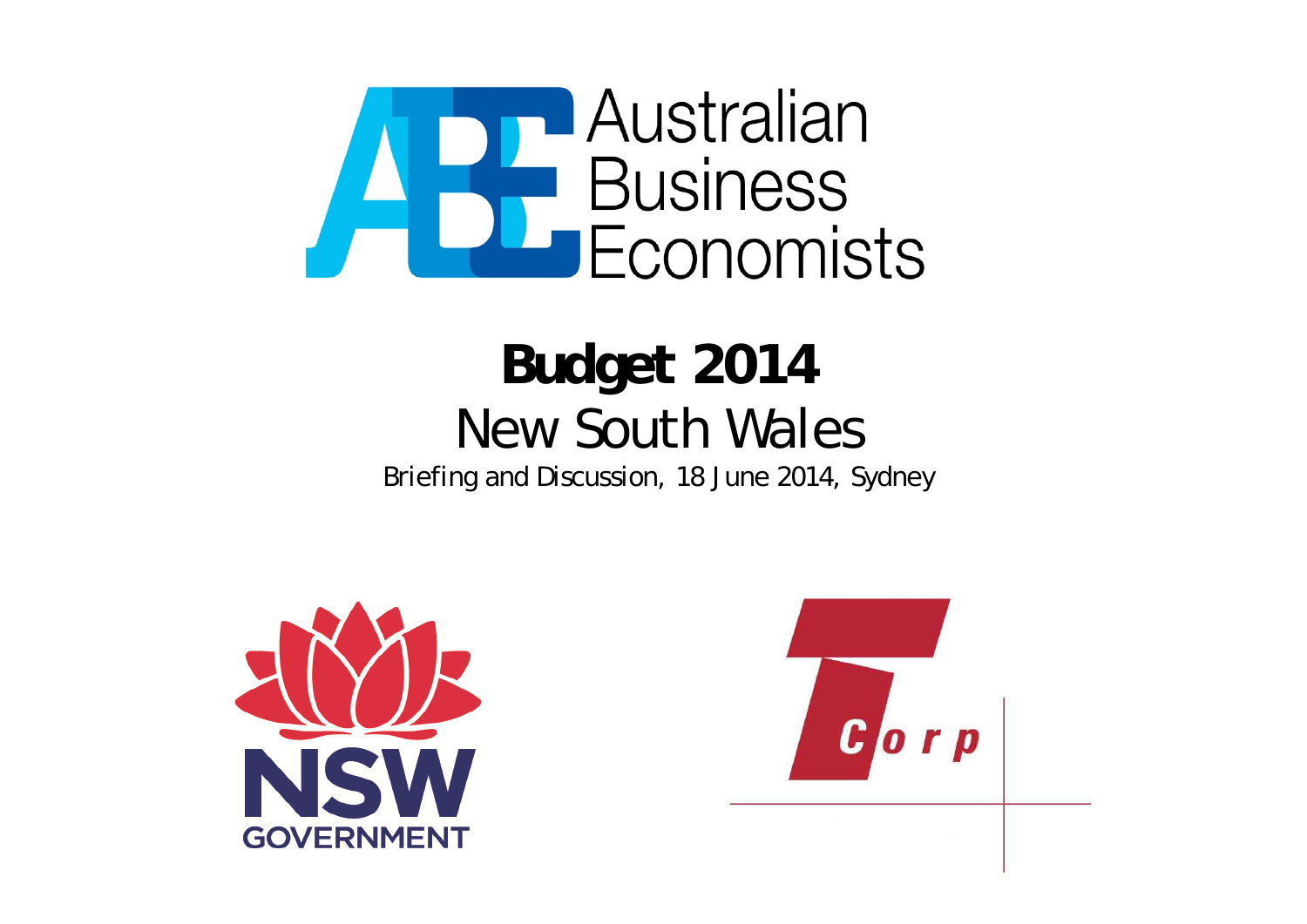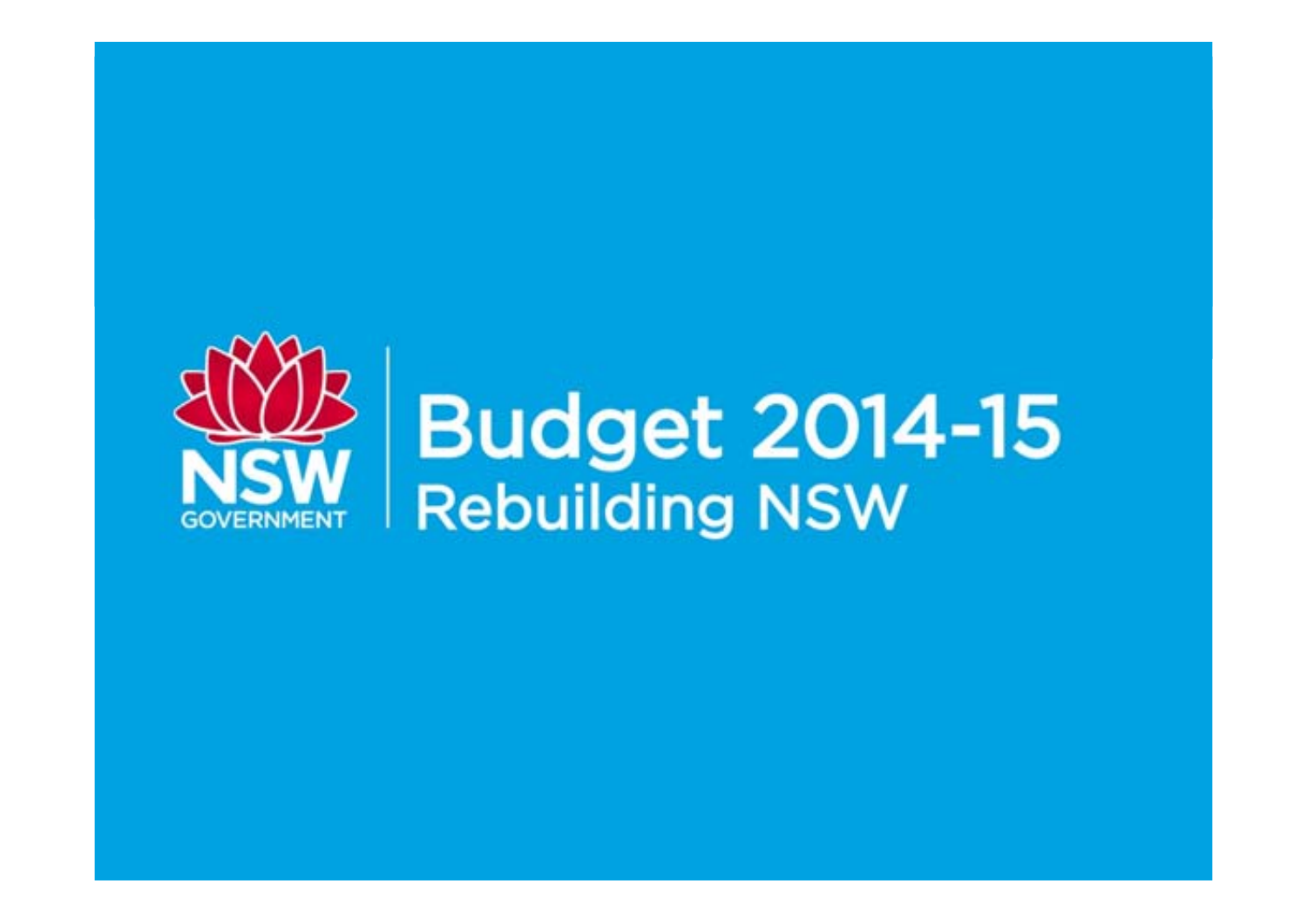

## **This is a strong budget result**

**A combined deficit of \$3.6 billion for 2013-14 and 2014-15 has been turned around to a combined surplus of \$705 million and there are strong surpluses in the out-years**



**Budget Result Comparison: 2013-14 HYR to 2014-15 Budget**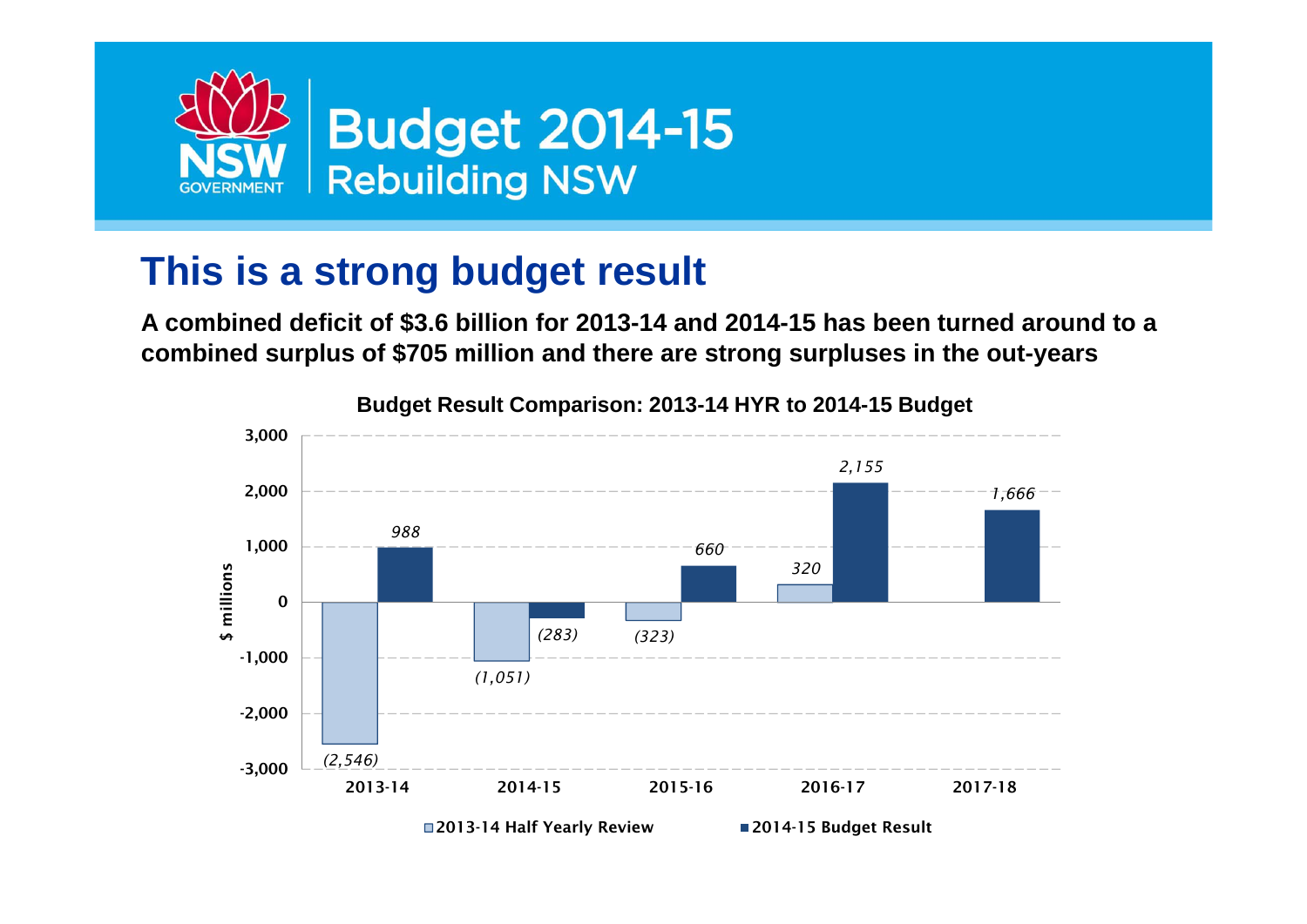

## **The underlying result is much stronger**

**The budget has absorbed significant impacts. Without changes in accounting policy and Commonwealth payments it would be in surplus in 2014-15 and the forward estimates**

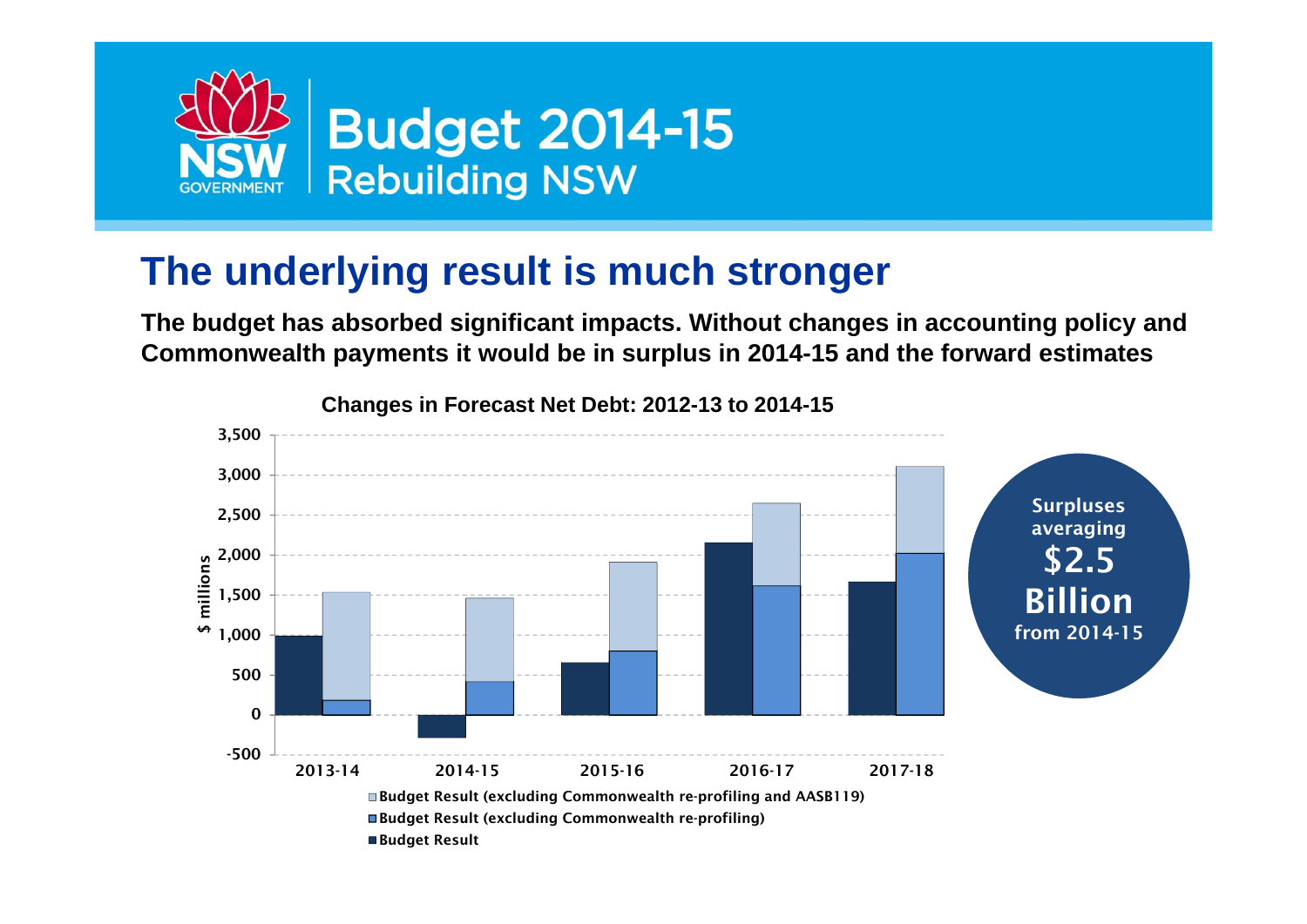

# **Net debt has fallen substantially**

**Expenditure control and asset recycling has reduced forecast net debt in 2013-14 by \$11.9 billion over the last two years**

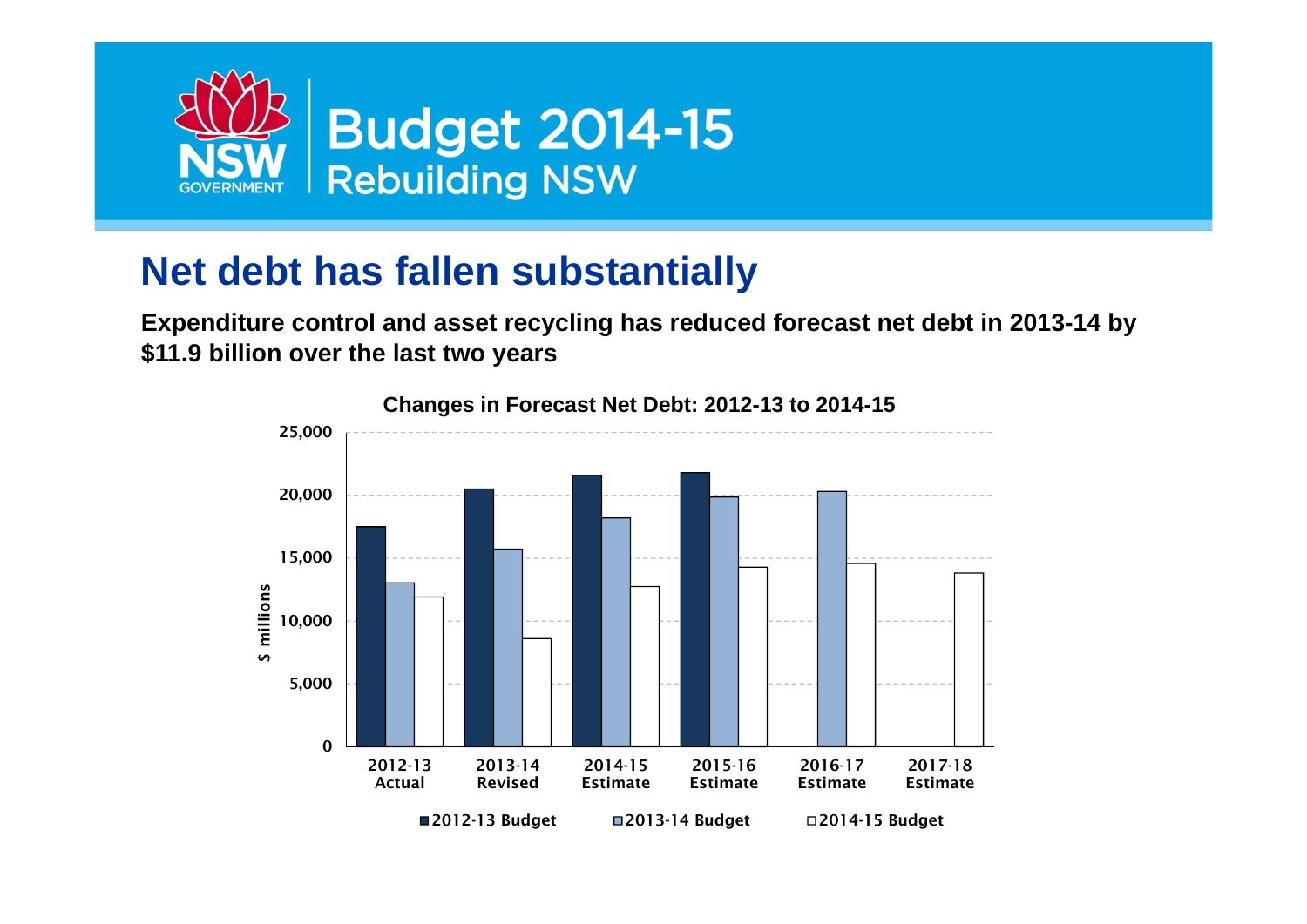

#### **Net debt compares favourably with other States**

**NSW general government net debt is now under 3.0 per cent, compared with 6.3 per cent in Victoria and 3.4 per cent in Queensland**



**Net Debt Projections for Australian States**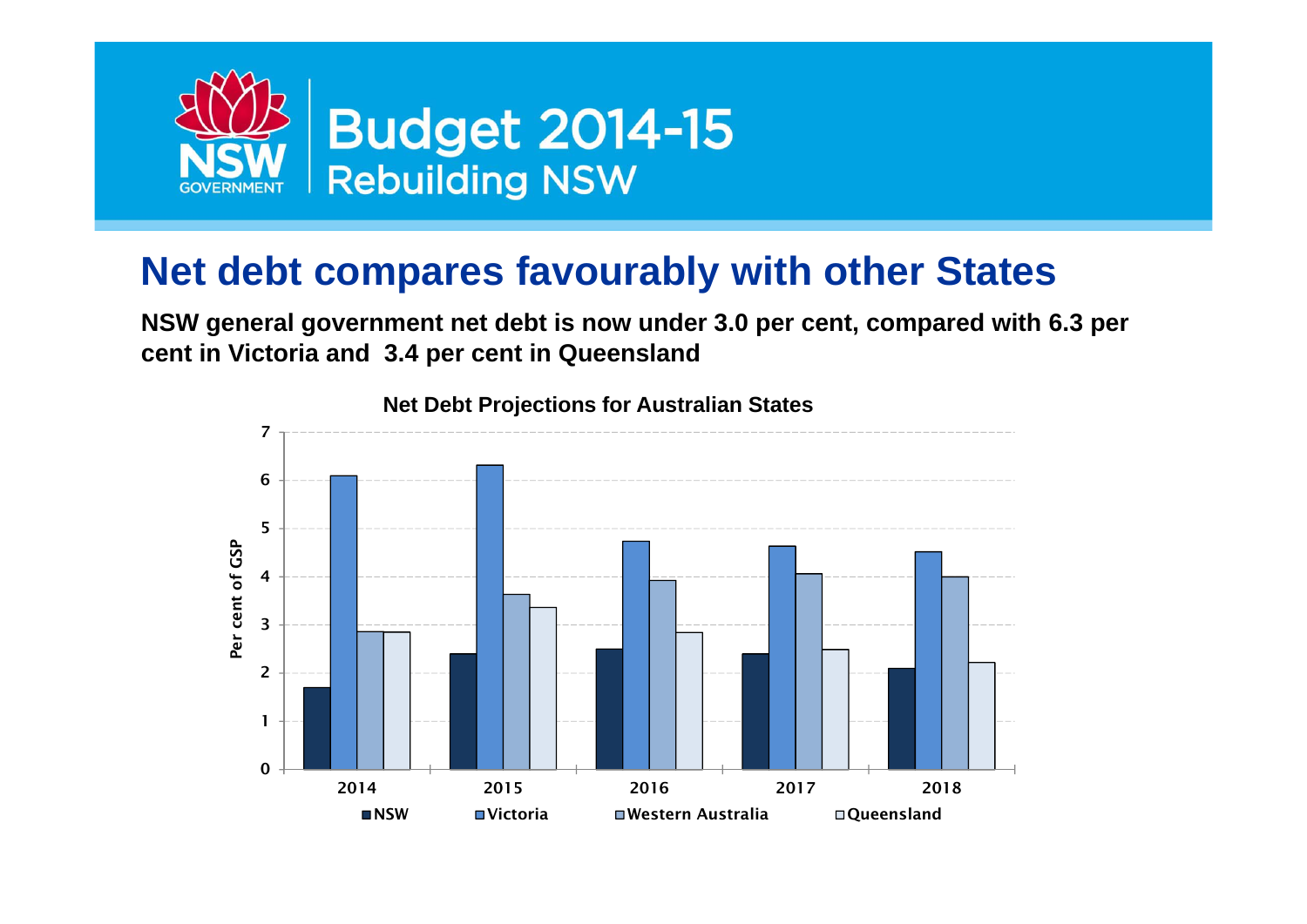

# **The NSW Government is sticking to the fiscal plan**

**Expense growth increased rapidly up to 2009-10, but this government has reined it in and it will remain below average revenue growth across the forward estimates**



**Expense and Revenue Growth(a)**

(a) Four-year average per cent change to indicated year.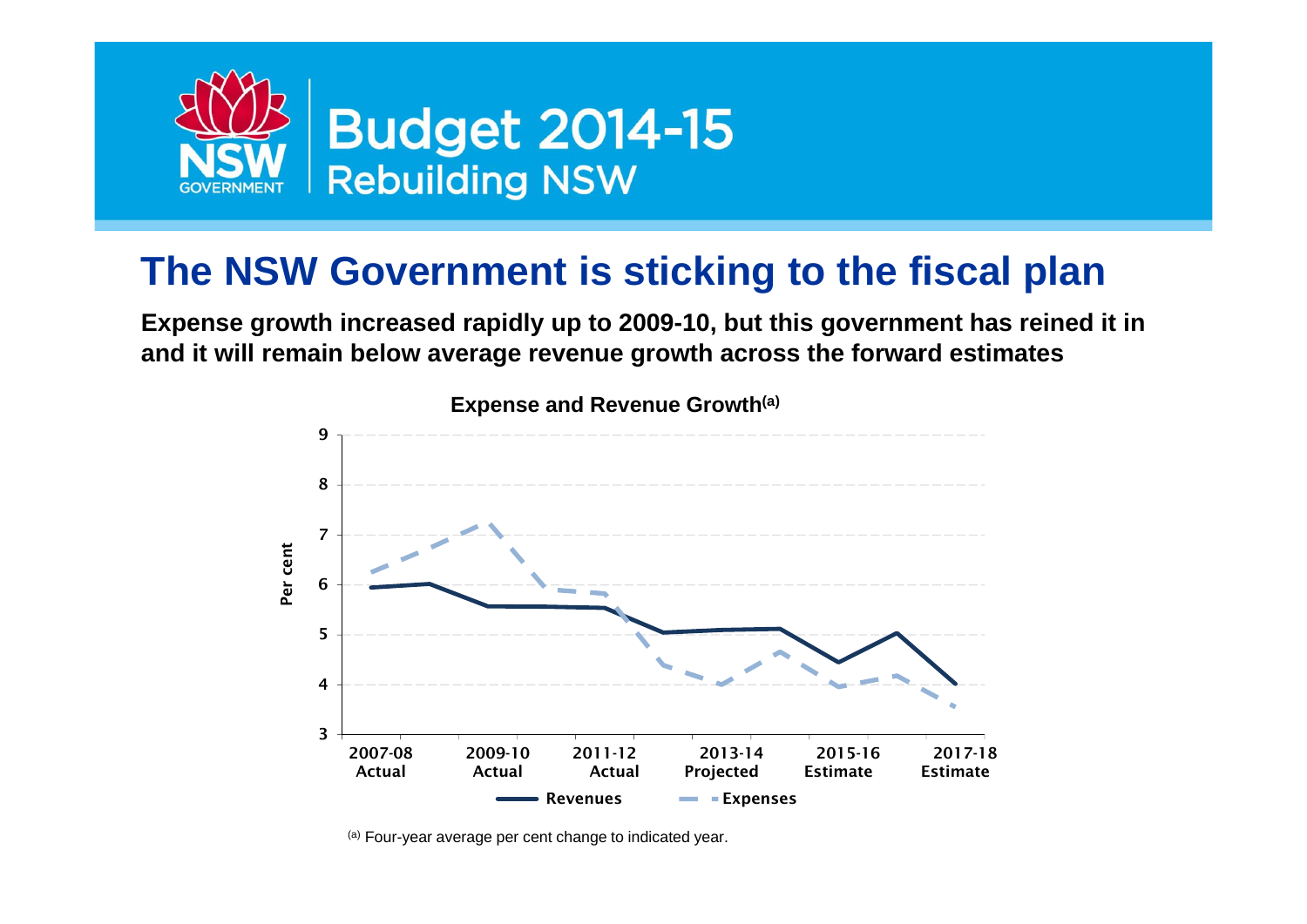

# **A culture of financial discipline is established**

**After years of billion dollar budget overruns, expenses have been less than budgeted in the four years of this government**



**Total Expense Variations - Budget to Actual**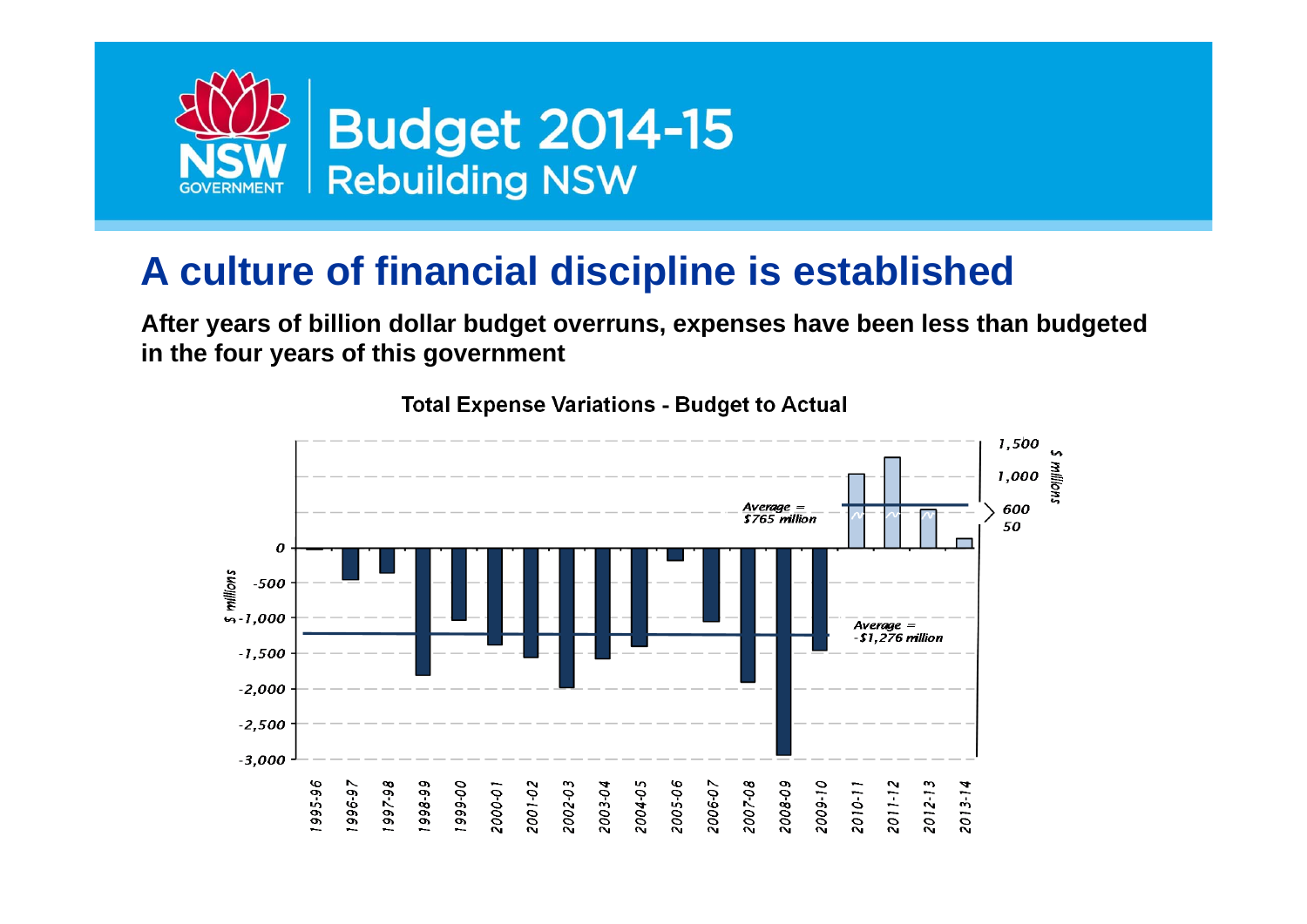

## **Being in control gives the government options**

**Delivering a savings program of \$23.6 billion will give the government flexibility to invest in infrastructure, improve services and support those in need**



**Budget Result – With and Without Savings Measures**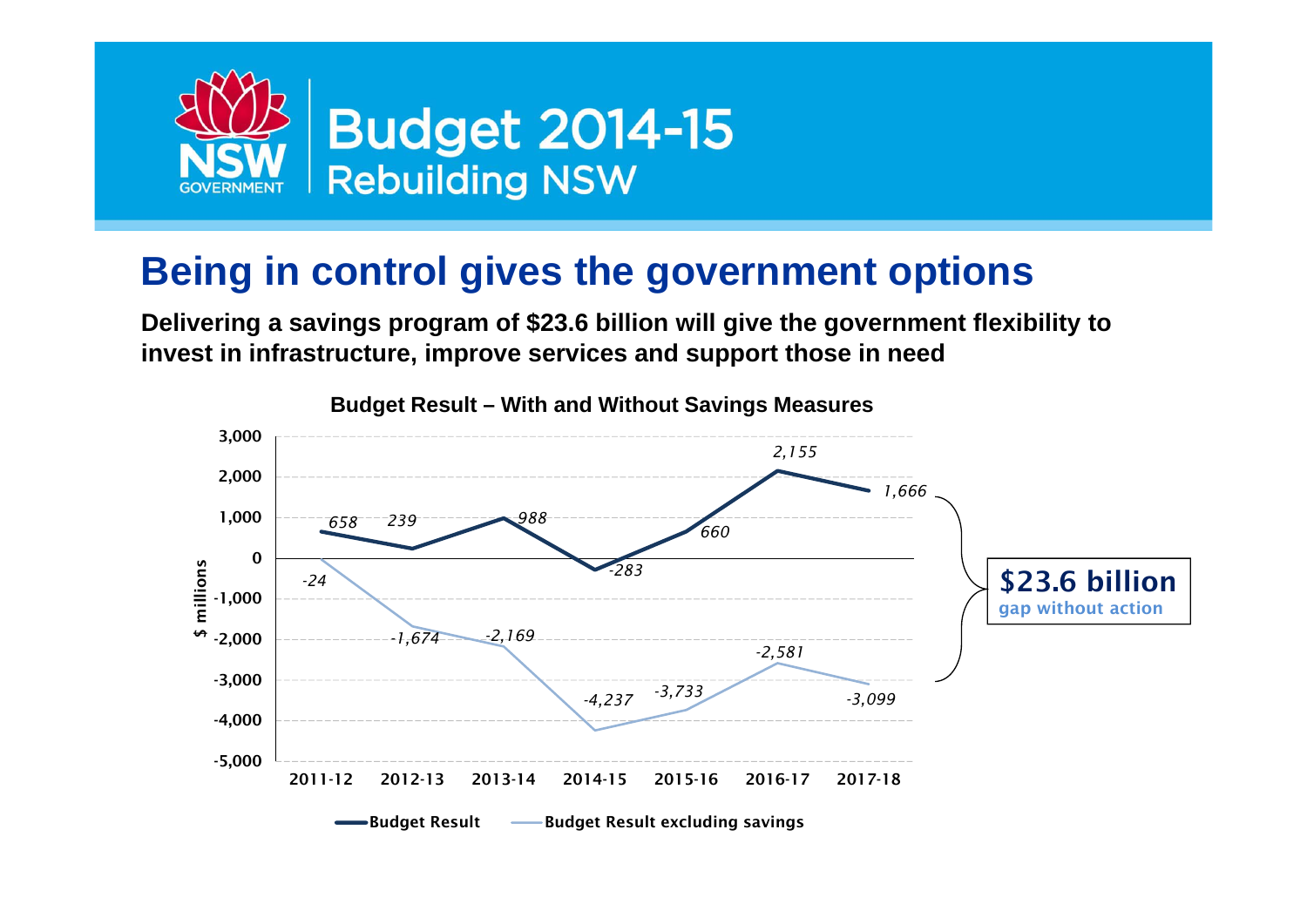

#### **Expenditure restraint has not meant cuts to services**

**The government has increased delivery of key services but has moderated expenditure growth through targeted savings, wages policy and financial discipline**

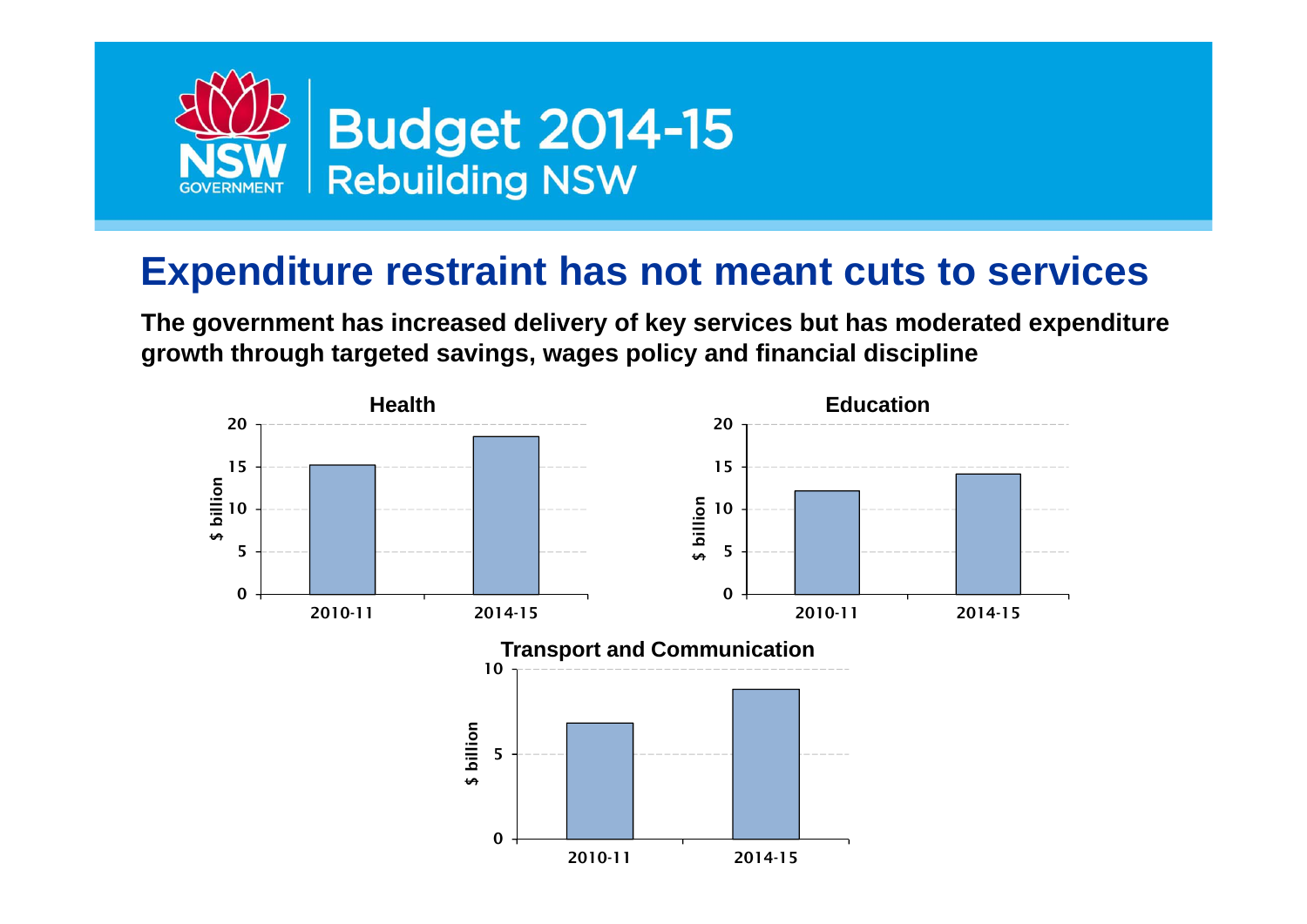

#### **Investments are being made to support the vulnerable**

**The government is committed to ensuring that people are supported and has increased funding for people with a disability, pensioners and children at risk of serious harm**

Safe Home for Life *– supporting vulnerable children*

Ready Together *– preparing the disability community for the NDIS*

Pensioner concessions – *help with the cost of living*

Going Home Staying Home *– a safety net for those in need*

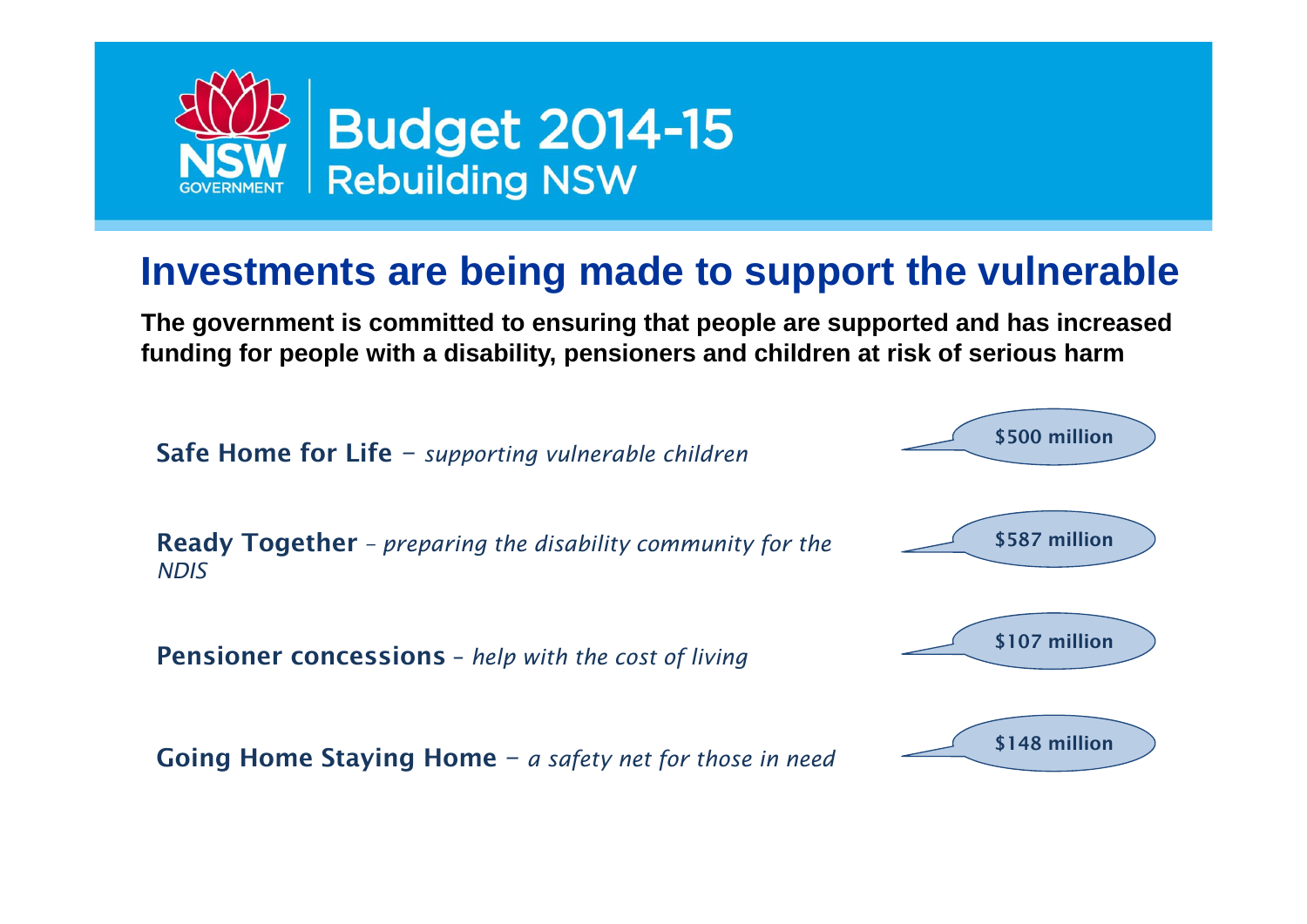

# **Key infrastructure initiatives in this Budget**

**The 2014-15 Budget begins the heavy-lifting on the biggest infrastructure projects in Australian history**

- Г **\$1.3 billion** for the rebuilding and repair of our **major hospitals**
- $\blacksquare$ **\$863 million** for the start of major construction of the **North West Rail Link**
- **\$398 million** for work on the 33km **WestConnex motorway**
- Г **\$265 million** for the start of major construction of the **CBD and South East Light Rail Project**
- **\$103 million** to finalise construction of the **South West Rail Link**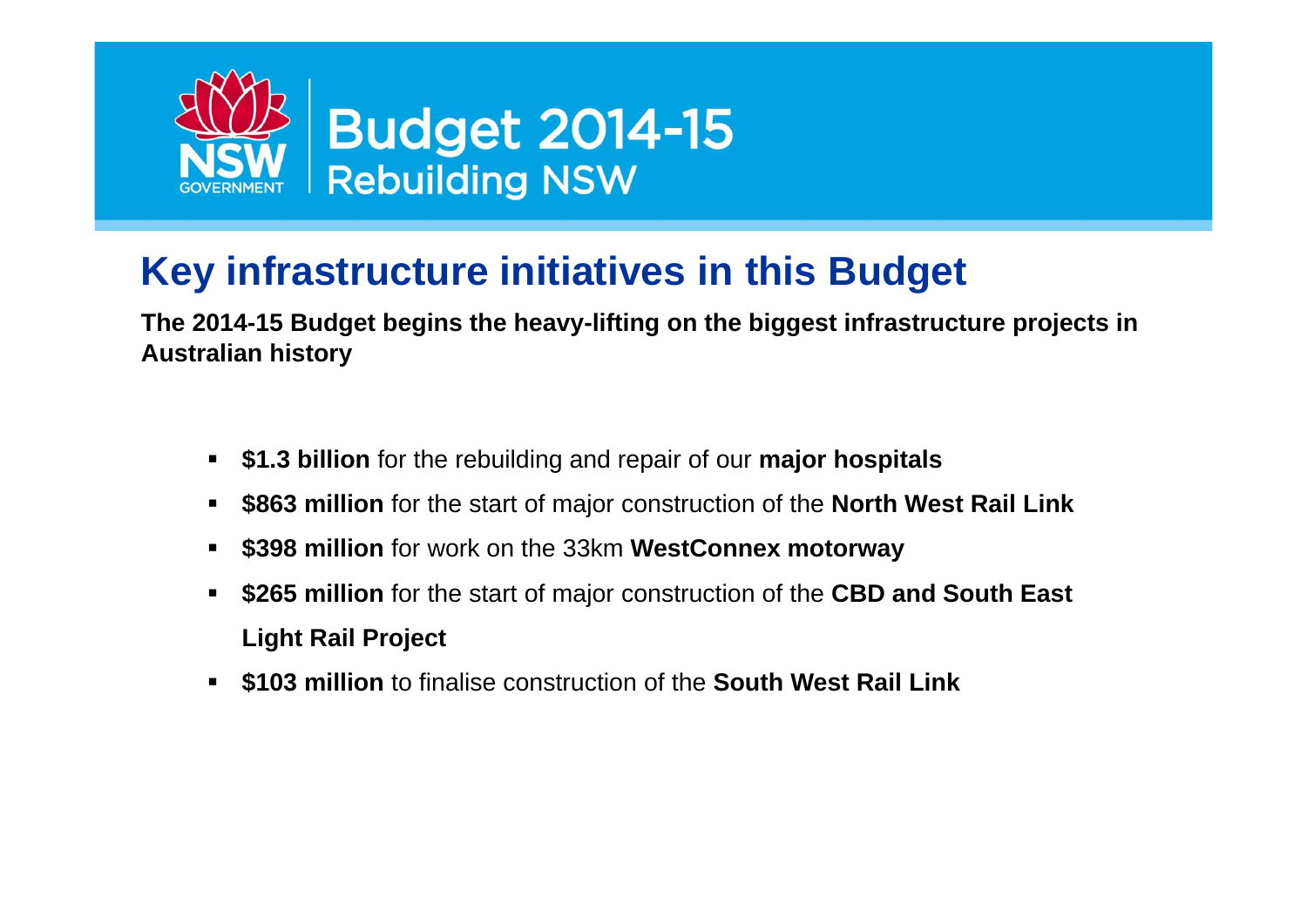

## **Sound financial management is protecting the triple-A**

**NSW's credit rating is a vital asset given the dwindling number of triple-A ratings**

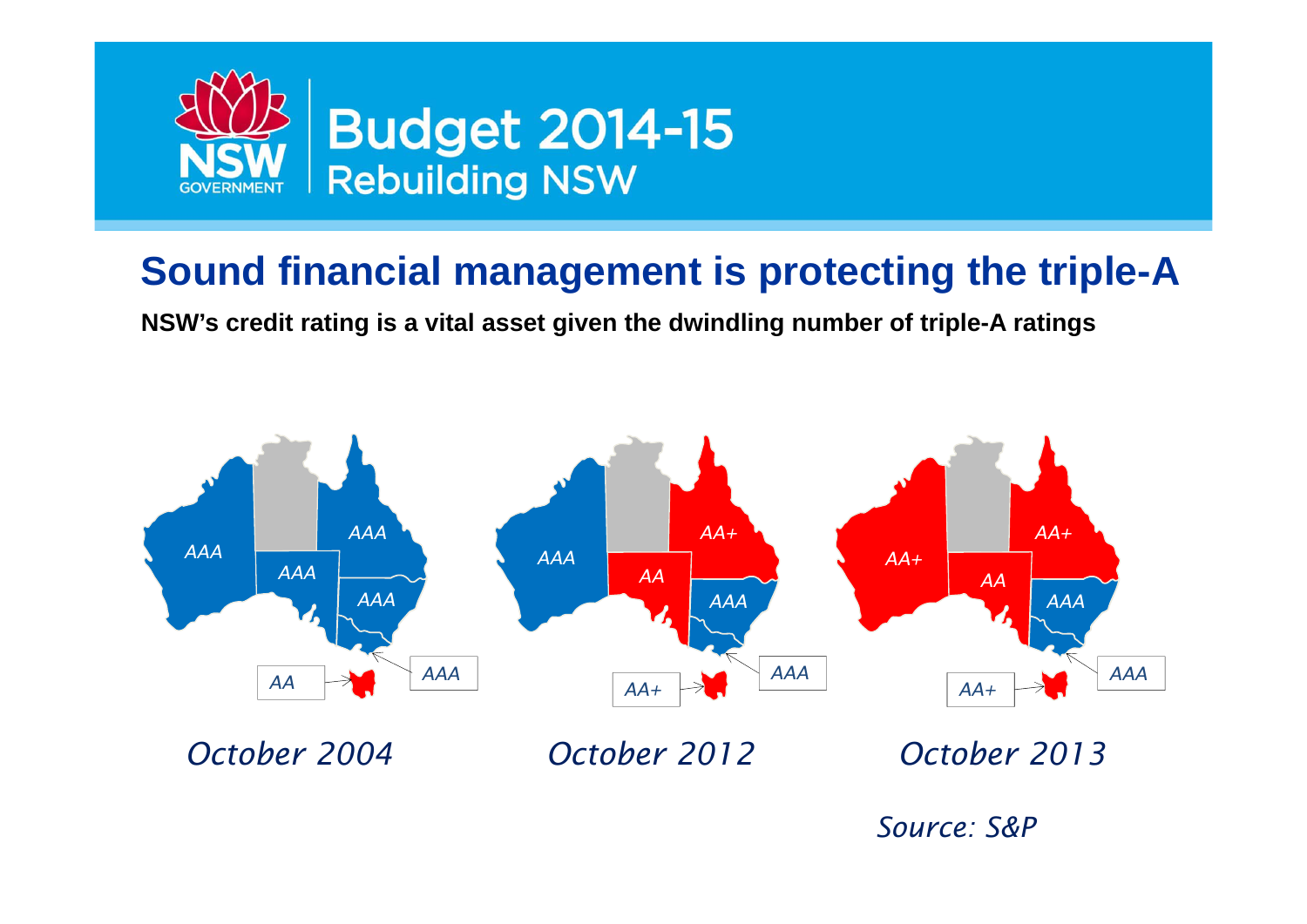

## **The Commonwealth budget will take a toll**

**Cuts in recurrent funding and re-profiling of payments have had a significant impact**



**Net Impact of Commonwealth Budget on Recurrent Funding**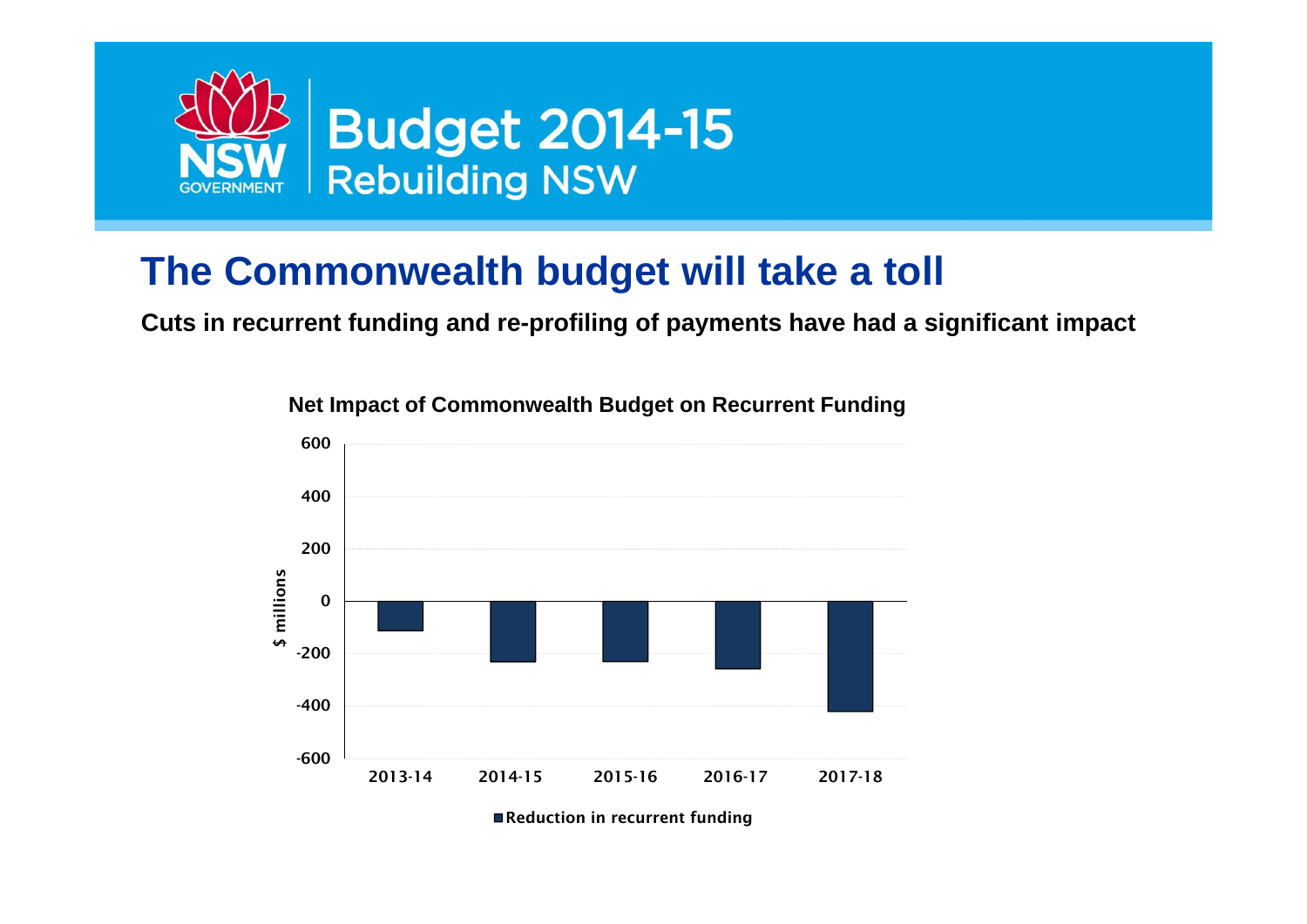

#### **The funding cuts are not sustainable in the long-term**

**State revenues cannot fund rising health expenditure and it is critical that sustainable funding arrangements are established between the Commonwealth and the States**



Source: Treasury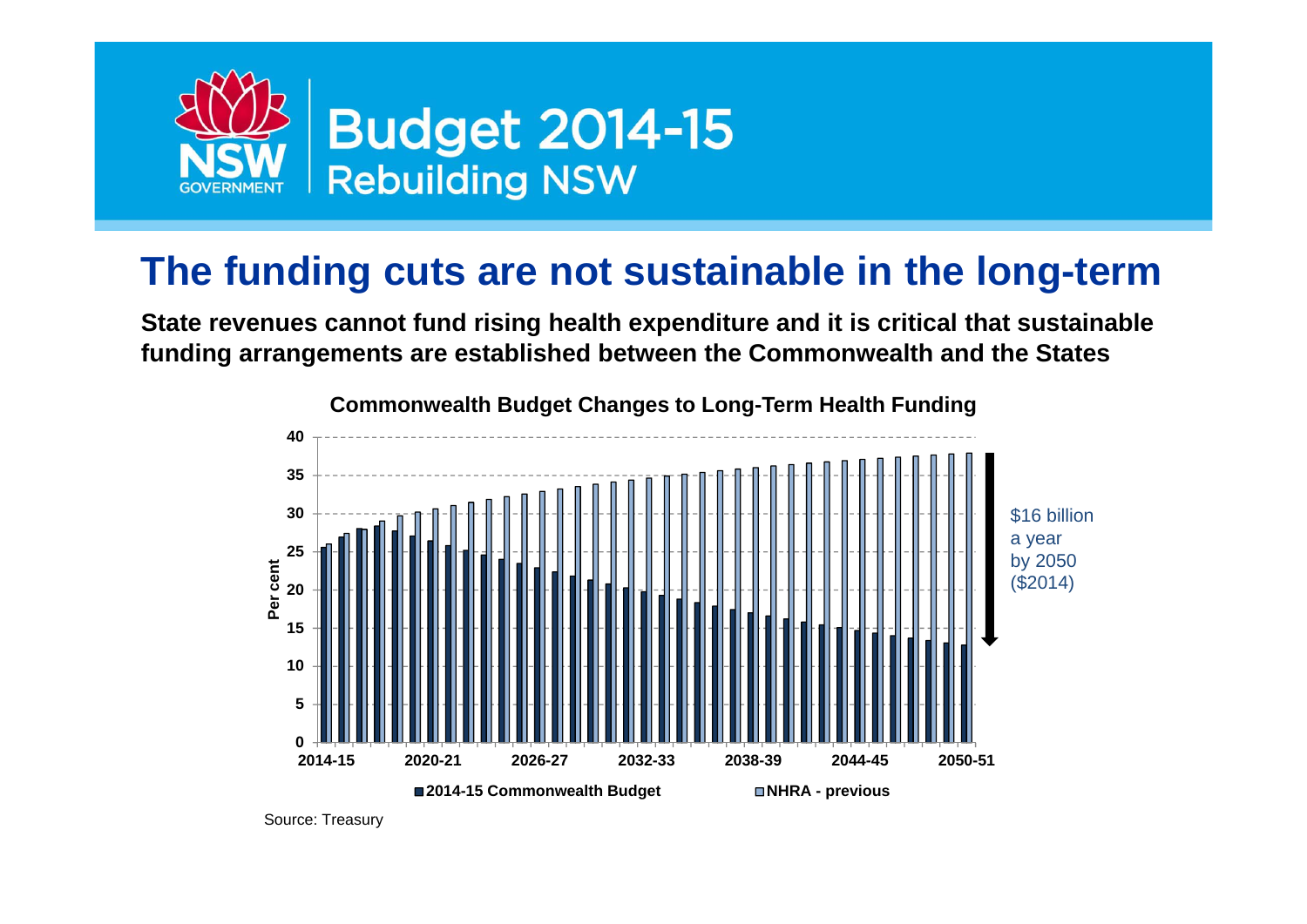

#### **The economy – now and then**

**NSW's economic growth has been exceptional with a 4.7 per cent increase through the year to March. This performance is reflected in a range of economic indicators**

| <b>Economic Indicator</b>  | Where we were                                                                                  | Where we are now                                                    |
|----------------------------|------------------------------------------------------------------------------------------------|---------------------------------------------------------------------|
| <b>Jobs Growth</b>         | <b>Slowest of any State for past</b><br>decade under Labor                                     | Second fastest of all the States                                    |
| <b>Economic Growth</b>     | <b>Slowest of any State for past</b><br>decade                                                 | <b>Fastest</b> of all the States on a<br>quarterly and annual basis |
| <b>Business Confidence</b> | <b>Lowest of any State among</b><br>small-medium businesses for<br>past five years under Labor | <b>Positive</b> for nine consecutive<br>months                      |
| <b>Housing Supply</b>      | <b>Lowest</b> number of new<br>dwelling starts per capita for<br>five years under Labor        | Housing approvals at highest<br>levels in over a decade             |
| <b>Retail Trade</b>        | Lowest average annual growth<br>rate of any State under Labor                                  | <b>Highest of all the states</b>                                    |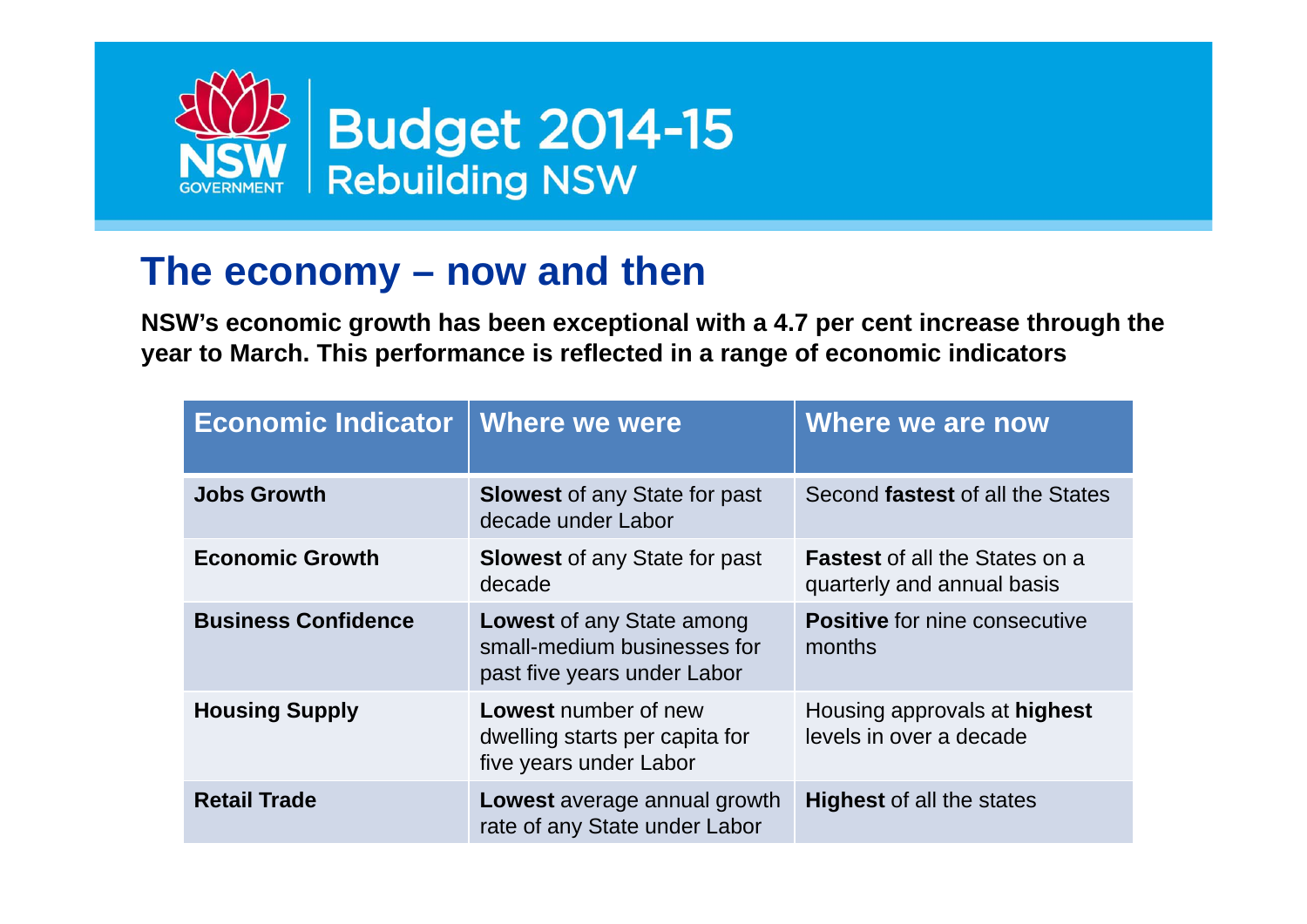

#### **The NSW economy is well placed to grow**

**The NSW economy is growing strongly and forecasts for global and national economic growth are being revised upwards**





*Source: Consensus*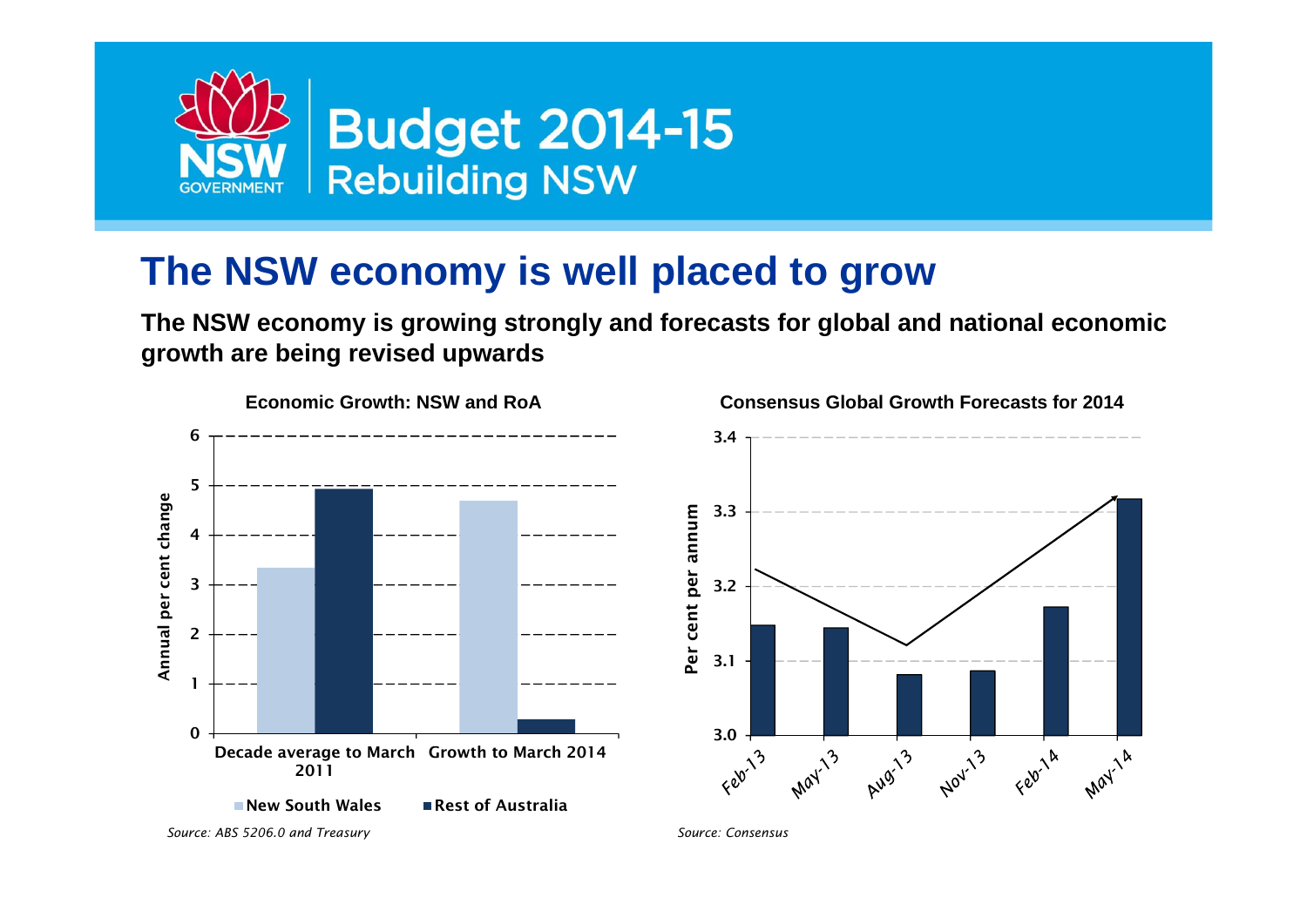

## **NSW will continue to support strong jobs growth**

**Improvements in the global economy, increasing housing construction and investment in infrastructure will sustain jobs growth across the NSW economy**



**Employment - Change Since April 2011**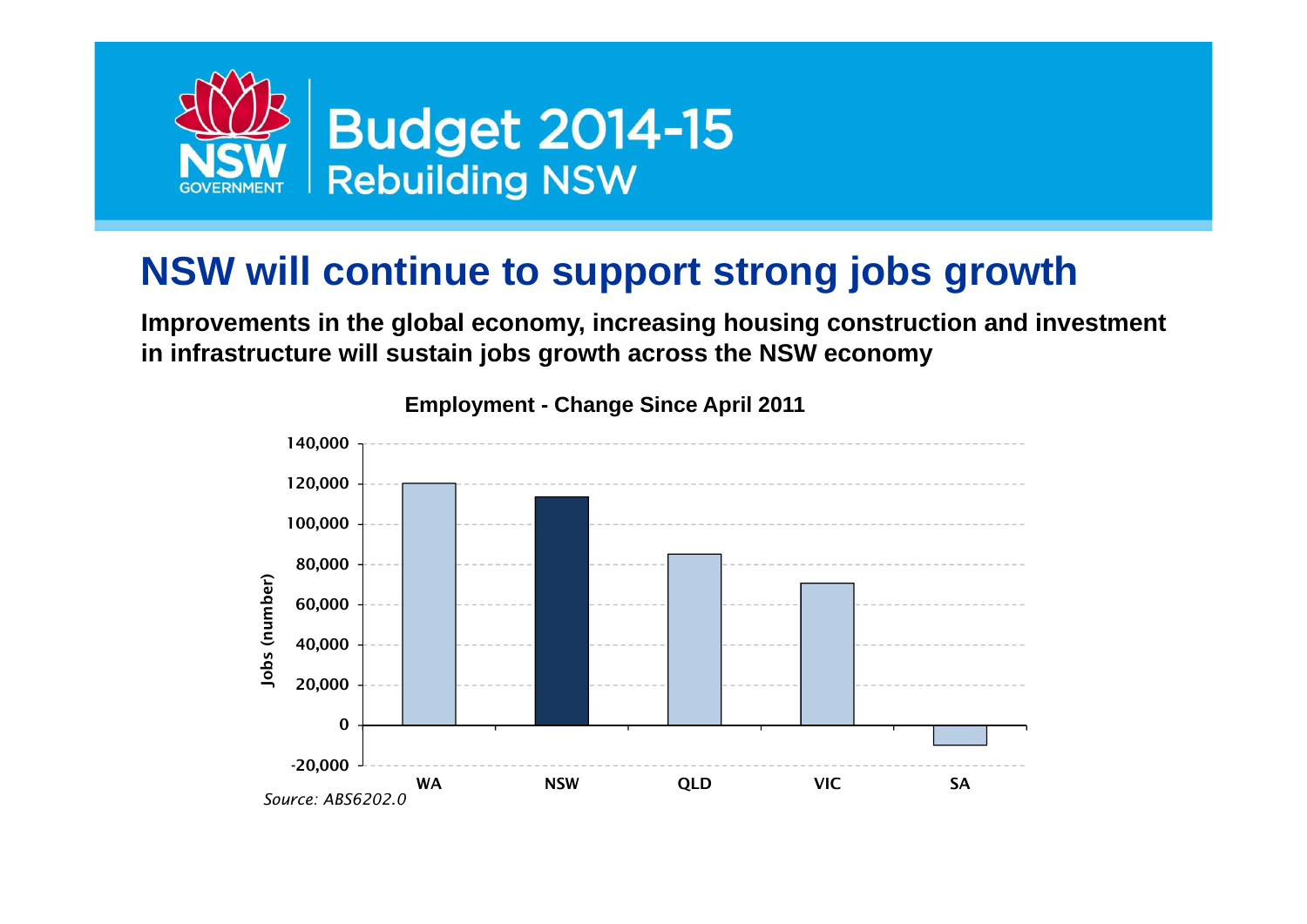

## **Housing construction is set to surge**

**A pipeline of housing approvals has built up that will feed into supply, relieve housing affordability and create jobs across NSW**



**NSW Residential Pipeline: Building Approvals**

*Source: ABS8752.0, ABS5206.0 and Treasury*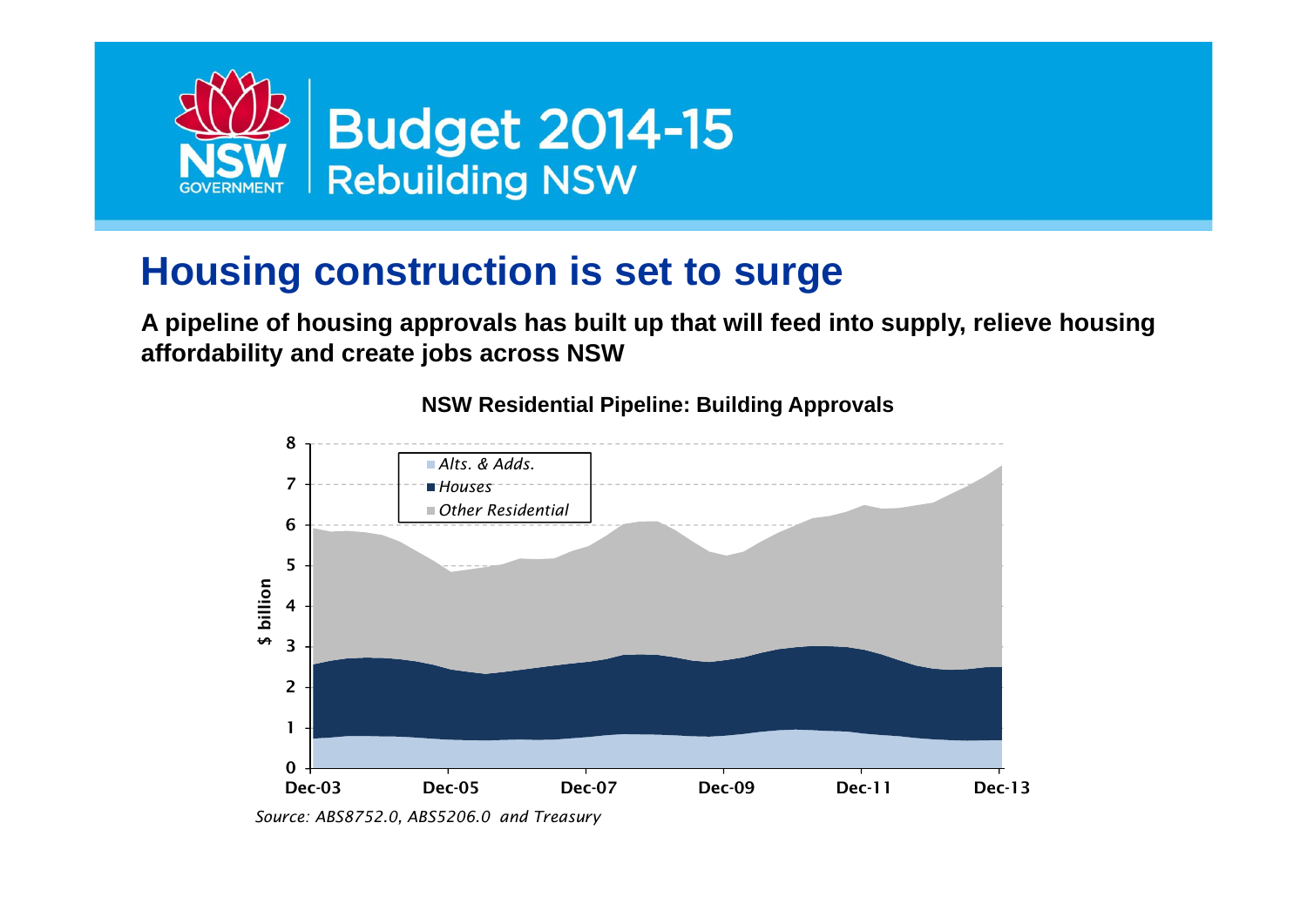

## **The NSW Government's policies support growth**

**The NSW economy is leading the nation because the government took action with a suite of policies to rebuild the NSW economy**

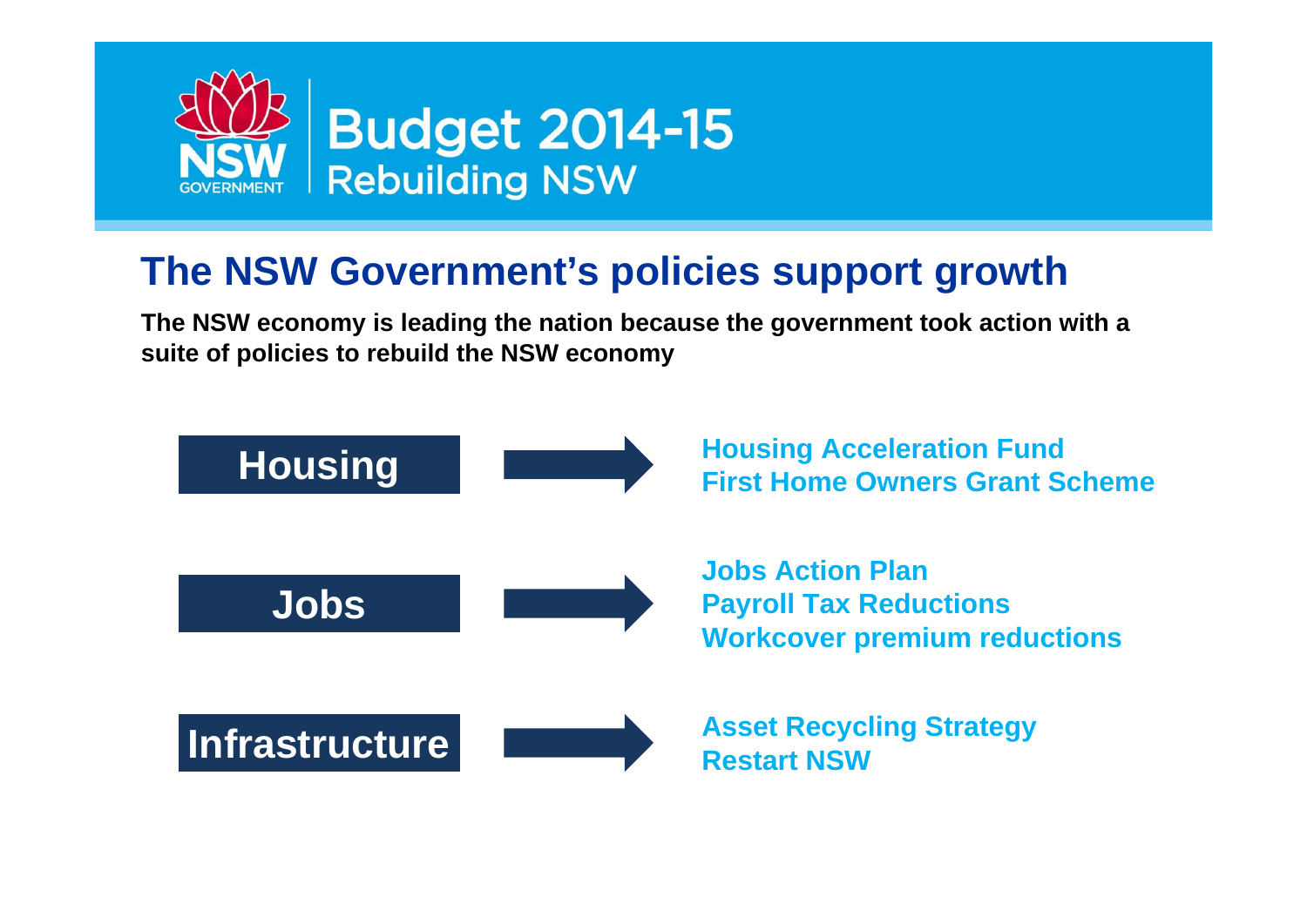

## **State infrastructure funding is increasing**

**The NSW government has an ambitious infrastructure program to clear the \$30 billion backlog, improve productivity and create jobs. This is before leasing electricity assets**

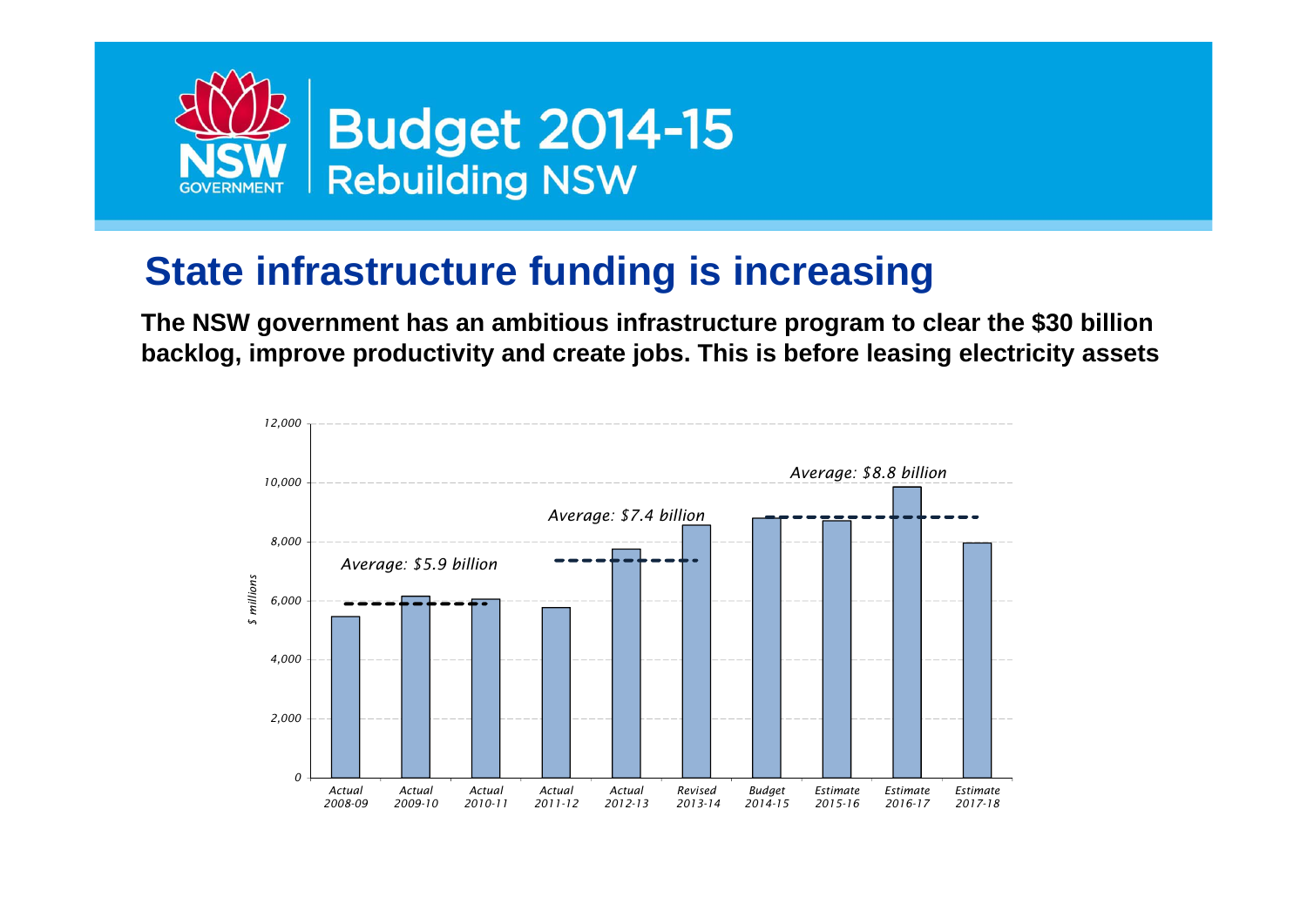

#### **Asset recycling accelerates infrastructure spending**

**With expenditure under control, funds released through asset recycling can be directed to critical job-creating infrastructure projects.**